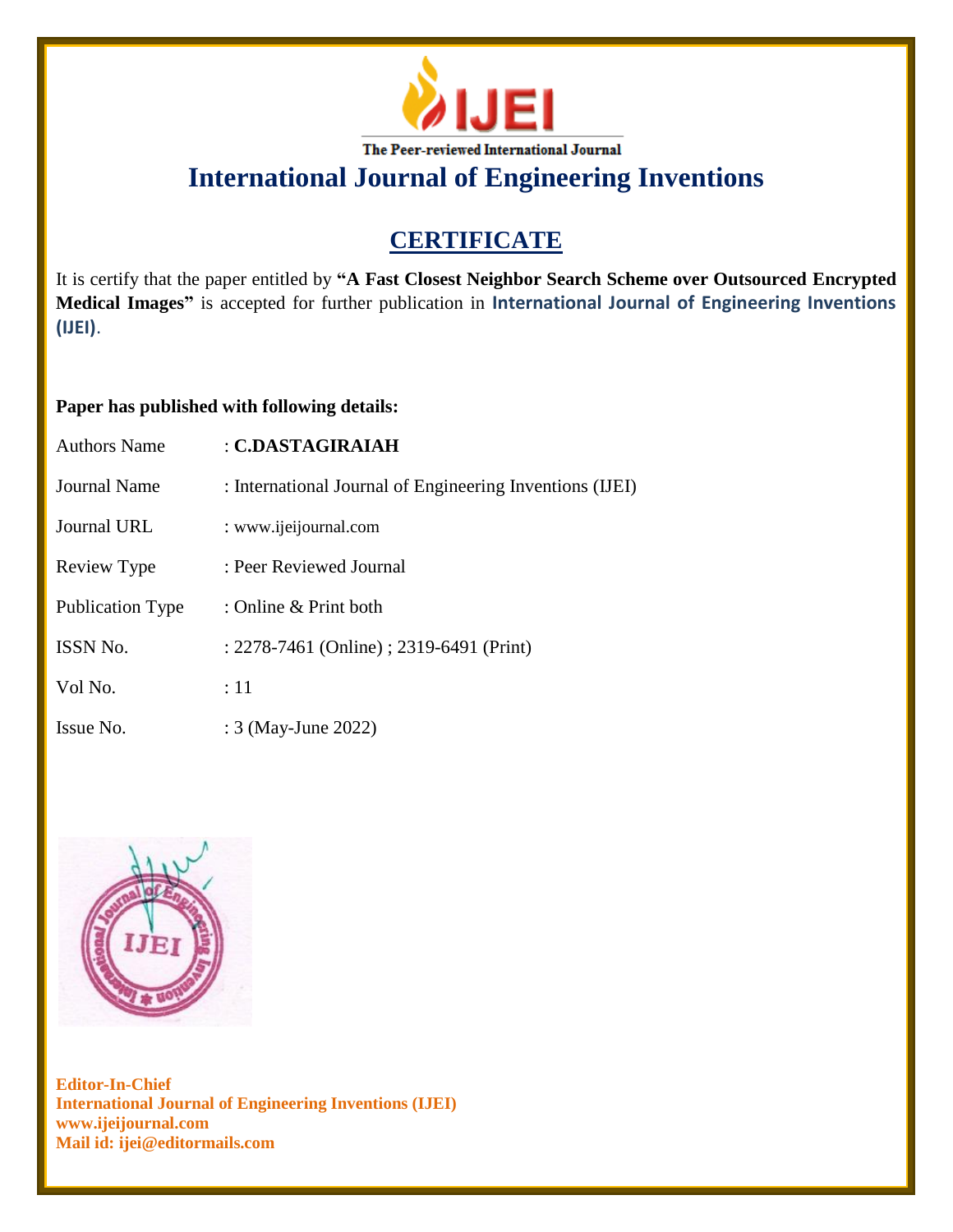

### **CERTIFICATE**

It is certify that the paper entitled by **"A Fast Closest Neighbor Search Scheme over Outsourced Encrypted Medical Images"** is accepted for further publication in **International Journal of Engineering Inventions (IJEI)**.

#### **Paper has published with following details:**

| <b>Authors Name</b>     | : N. LIKHITHA SRI                                        |
|-------------------------|----------------------------------------------------------|
| Journal Name            | : International Journal of Engineering Inventions (IJEI) |
| Journal URL             | : www.ijeijournal.com                                    |
| Review Type             | : Peer Reviewed Journal                                  |
| <b>Publication Type</b> | : Online & Print both                                    |
| <b>ISSN No.</b>         | : 2278-7461 (Online) ; 2319-6491 (Print)                 |
| Vol No.                 | $\div 11$                                                |
| Issue No.               | : 3 (May-June 2022)                                      |

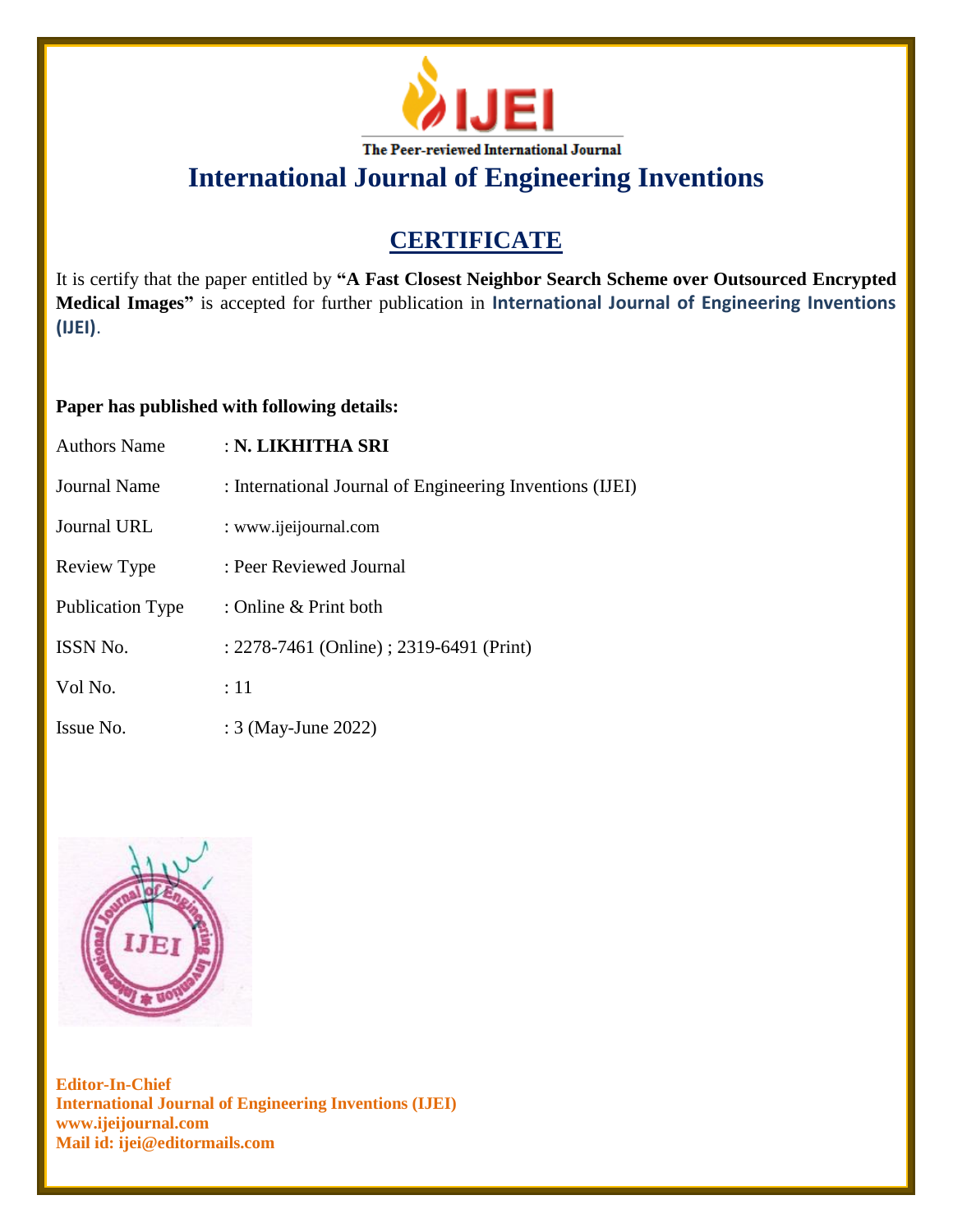

### **CERTIFICATE**

It is certify that the paper entitled by **"A Fast Closest Neighbor Search Scheme over Outsourced Encrypted Medical Images"** is accepted for further publication in **International Journal of Engineering Inventions (IJEI)**.

#### **Paper has published with following details:**

| <b>Authors Name</b>     | : M. THRISUDHA                                           |
|-------------------------|----------------------------------------------------------|
| Journal Name            | : International Journal of Engineering Inventions (IJEI) |
| Journal URL             | : www.ijeijournal.com                                    |
| Review Type             | : Peer Reviewed Journal                                  |
| <b>Publication Type</b> | : Online & Print both                                    |
| ISSN No.                | : 2278-7461 (Online) ; 2319-6491 (Print)                 |
| Vol No.                 | :11                                                      |
| Issue No.               | : 3 (May-June 2022)                                      |

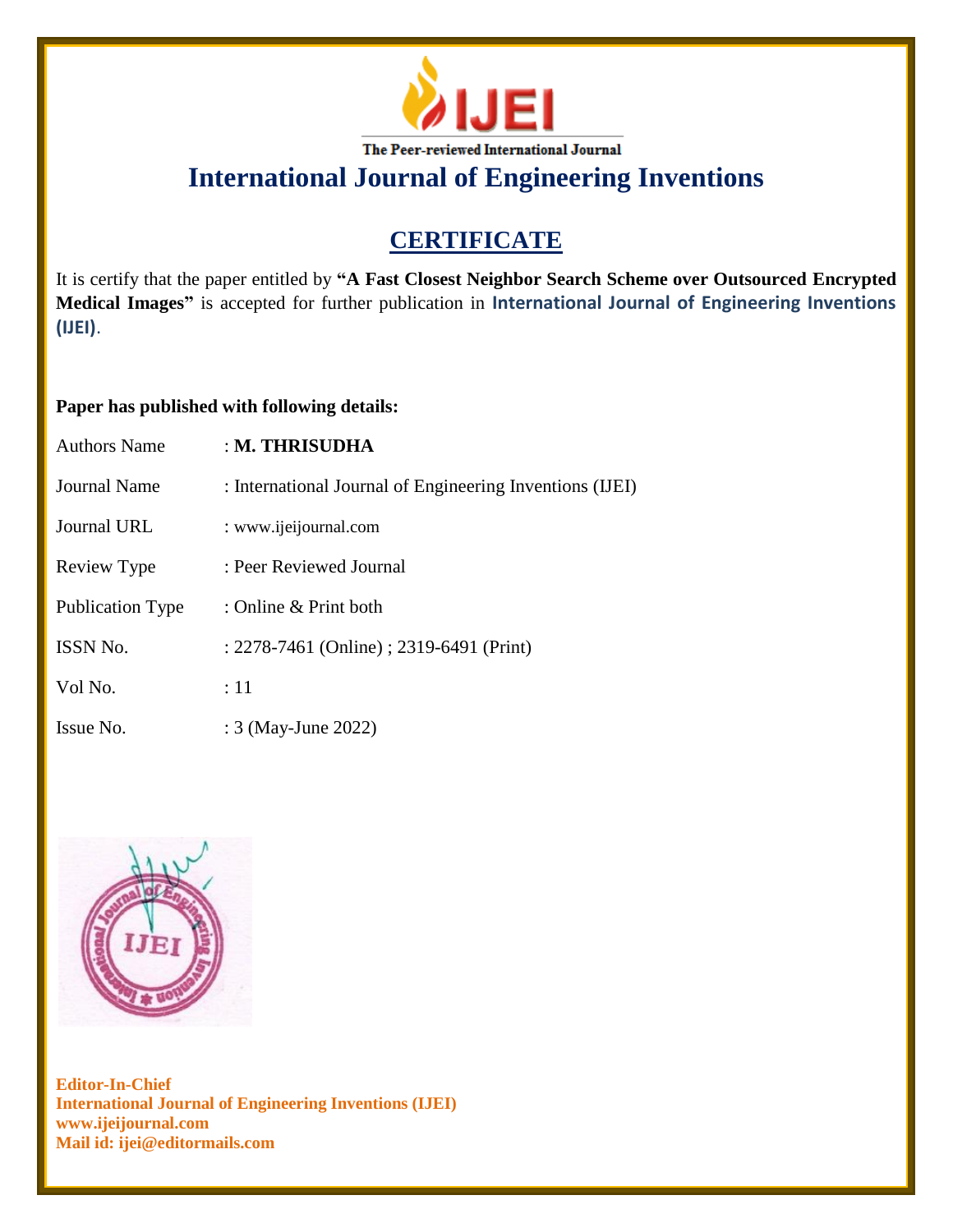

### **CERTIFICATE**

It is certify that the paper entitled by **"A Fast Closest Neighbor Search Scheme over Outsourced Encrypted Medical Images"** is accepted for further publication in **International Journal of Engineering Inventions (IJEI)**.

#### **Paper has published with following details:**

| <b>Authors Name</b>     | :SK. MOISE                                               |
|-------------------------|----------------------------------------------------------|
| Journal Name            | : International Journal of Engineering Inventions (IJEI) |
| Journal URL             | : www.ijeijournal.com                                    |
| Review Type             | : Peer Reviewed Journal                                  |
| <b>Publication Type</b> | : Online & Print both                                    |
| <b>ISSN No.</b>         | : 2278-7461 (Online) ; 2319-6491 (Print)                 |
| Vol No.                 | $\div 11$                                                |
| Issue No.               | : 3 (May-June 2022)                                      |